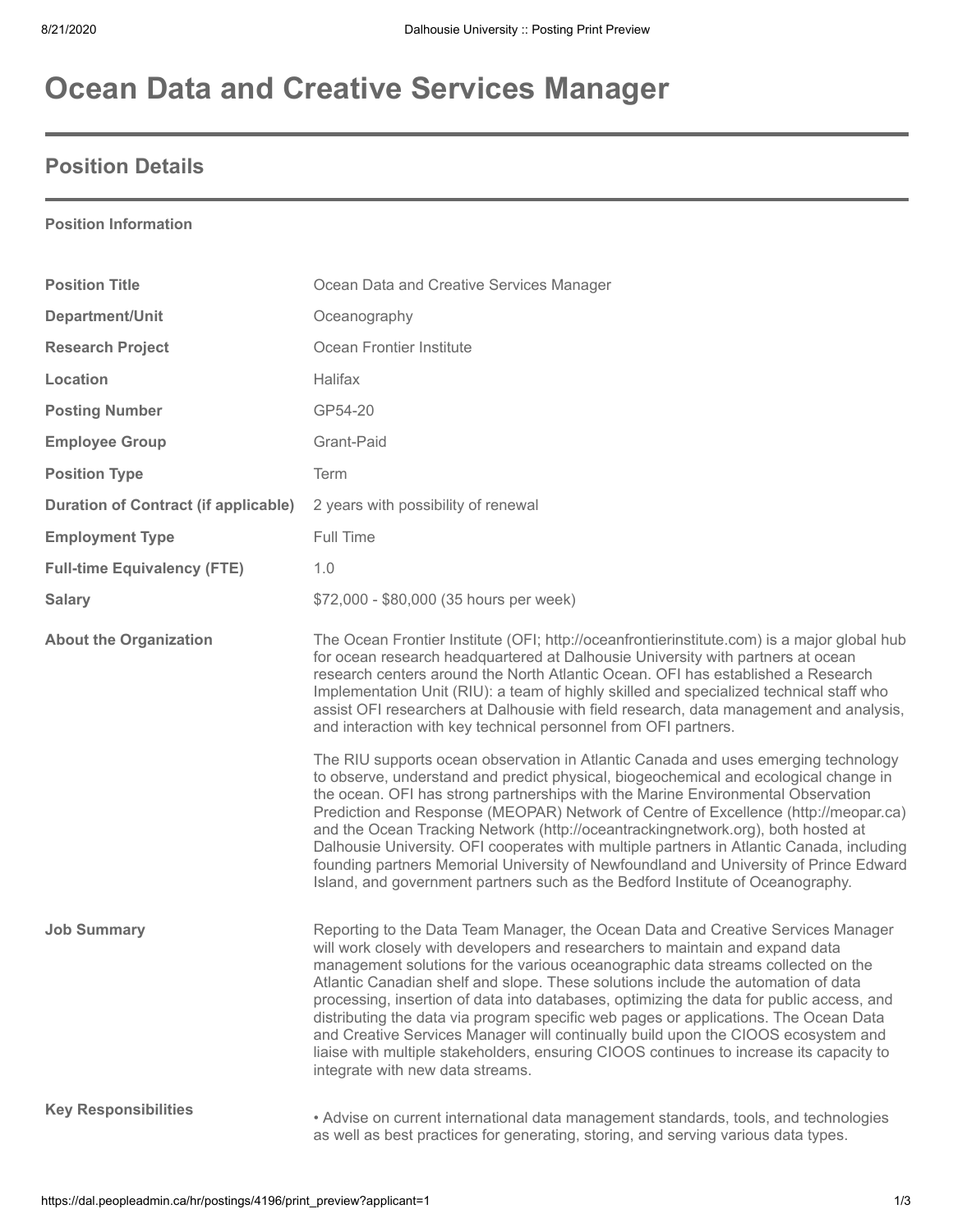#### 8/21/2020 **Dalhousie University :: Posting Print Preview**

• Assist researchers in designing and implementing data management plans that will meet the needs of the potential users of the data being produced.

• Represent the team at national and international conferences and present at meetings, seminars, and conferences. Provide visual solutions, such as design of print and online publications, display materials, presentations, and graphics; photography, videography and other specialized services.

• Design and develop OFI web sites, including participating in the design, requirements gathering, and implementation of a central visualization page as well as related projects, ensuring project targets are met, while assisting in branding of new OFI initiatives and updating brands of existing initiatives as required.

• Liaise effectively with CIOOS Atlantic, CIOOS Pacific, CIOOS St. Lawrence, OFI researchers and data providers, ensuring that development targets and project timelines are met.

• Contribute to various CIOOS task teams and committees during the design and development of the national portal while representing the unique needs and challenges of CIOOS Atlantic.

**Note** Evening and weekend work will be required on an infrequent basis to meet operational requirements.

> Occasional local, provincial, and/or national travel to attend conferences and events is required.

**Qualifications** Undergraduate degree in Computer Science, Oceanography, Graphic Design or related field with minimum 5 years of related work experience (or equivalent combination of training and experience) is required. Graduate degree is preferred. Experience in metadata and data quality standards, with understanding of ISO standards (ISO 19115, 19157, and 19103 in particular) is required. Must be familiar with regional and international metadata standards (HNAP, ACDD, EGO, IOOS). Extensive experience in developing and deploying data distribution systems via web applications is essential. Demonstrated expertise in the full web design lifecycle, from creation of wireframes, to iterating on feedback from stakeholders, to producing a complete design with style guide, is required. Demonstrated expertise in a range of creative services. Advanced knowledge of HTML and CSS is required and experience using CSS preprocessors is an asset. Must possess excellent written and verbal English communication skills and have excellent attention to detail. Must have the ability to work independently and as part of a team, with demonstrated leadership experience collaborating with multiple teams and stakeholders to produce timely results that meet all requirements. Experience with modern web frameworks (Angular, Vue, React, etc.) is an asset. Expertise with multiple operating systems preferred.

**Additional Information** Dalhousie University supports a healthy and balanced lifestyle. Our total compensation package includes a voluntary RRSP, health and dental plans and an employee and family assistance program.

**Application Consideration**

**Diversity Statement** Dalhousie University is committed to fostering a collegial culture grounded in diversity and inclusiveness. The university encourages applications from Indigenous persons, persons with a disability, racially visible persons, women, persons of a minority sexual orientation and/or gender identity, and all candidates who would contribute to the diversity of our community. For more information, please visit [www.dal.ca/hiringfordiversity](https://www.dal.ca/hiringfordiversity).

**Posting Detail Information**